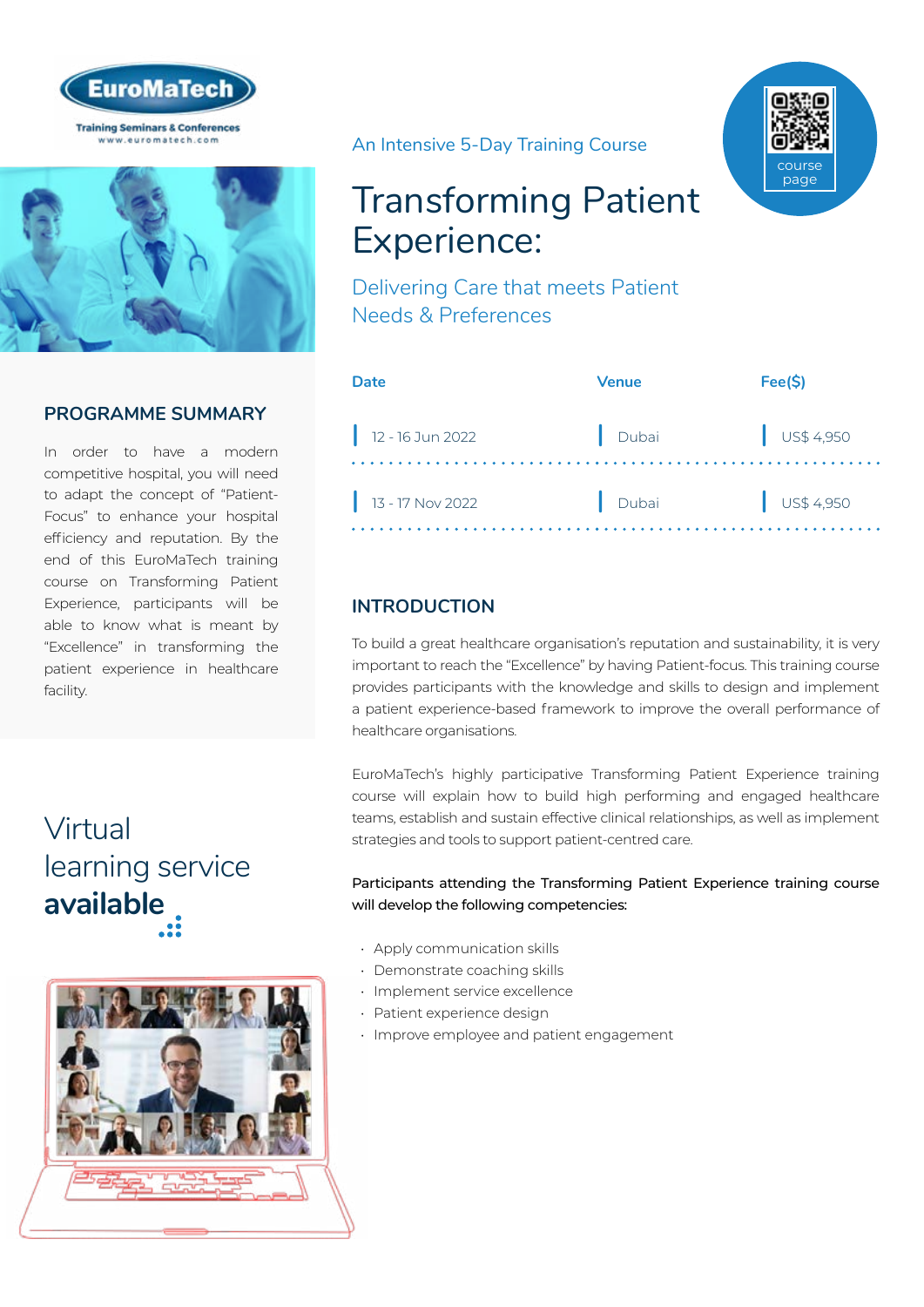## **TRAINING METHODOLOGY**

Transforming Patient Experience training course will combine presentations with interactive practical exercises, supported by video materials, activities and case studies. Delegates will be encouraged to participate actively in this unique training course by providing their patients' needs.

#### **In-house Training**

EuroMaTech is capable of conducting this training programme exclusively for your delegates. Please e-mail us on inhouse@euromatech.ae for further information and/or to receive a comprehensive proposal.





**Email Address:** info@euromatech.ae

**Website:** www.euromatech.com

### **WHO SHOULD ATTEND**

The Transforming Patient Experience training course is ideal for healthcare professionals involved in hospital operations and engaged in the patient care, especially:

- Healthcare Team Leaders
- Department Heads
- Patient Support Services Team
- Operations Team
- Quality Officers
- Head Nurses & Patient Safety Officer

### **PROGRAMME OBJECTIVES**

The primary objective of EuroMaTech's Transforming Patient Experience training course is to enhance the healthcare professionals' skills and knowledge. Attendance will:

- Increase the awareness and skills of the healthcare patient-focused professionals who are passionate to the patients
- Establish and sustain effective internal and external relationships strategies
- Build a coaching culture that supports exceptional patient-care experience
- Identify the differences in patients' values, preferences and expressed needs

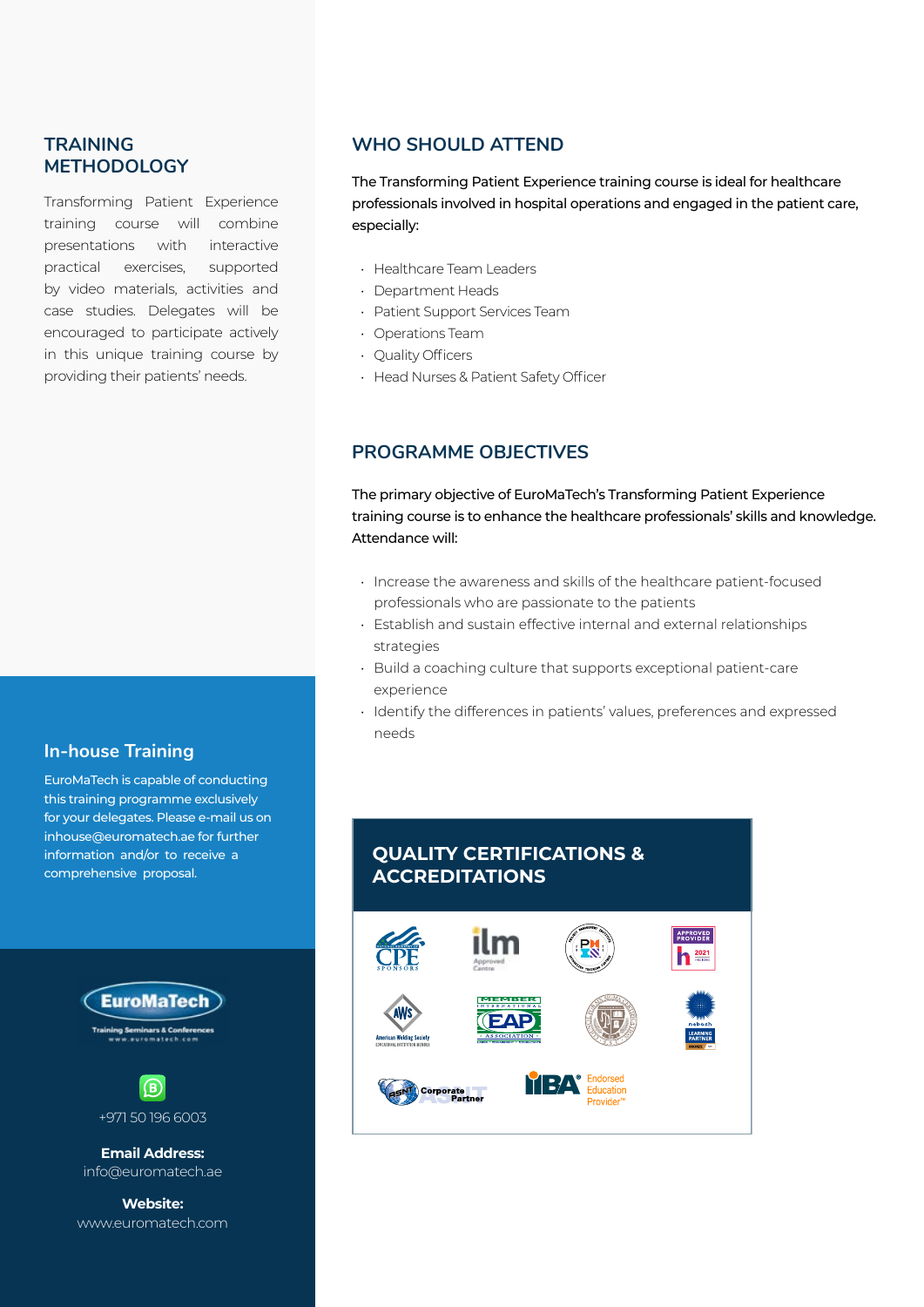# **COURSE OUTLINE**



# **Day 1** Patient-Focus Orientation

- The 4 Groups of Customers
- Types of customers
- The 7 Customer **Behaviours**
- Researches Findings
- A Complaint Is a Gift
- How to lose your customers?

# **Day 2**

#### Improving Performance

- Communication skills with customers
- Emotional Intelligence
- Establishing Focus
- Fostering Teamwork
- Managing Change

# **Day 3** Results Orientation

- Balanced decision making
- Understanding motivation use
- Problem and situation analysis
- Effective Communication
- Body Language
- Sandwich Technique

# **Day 4**

#### Healthcare Quality Orientation

- Indicators for Customer Satisfaction
- Cost and Benefits of Quality
- The Continuous Improvement Process
- Sustainable development of Quality
- PDSA Cycle
- Obstacles to achieving Quality

## **Day 5**

#### Negotiation Skills

- Negotiation Styles
- Win-Win Negotiation
- 4 Key Concepts in Negotiation
- BATNA, WAP & ZOPA
- Barriers to Agreement
- Skills of Effective Negotiators